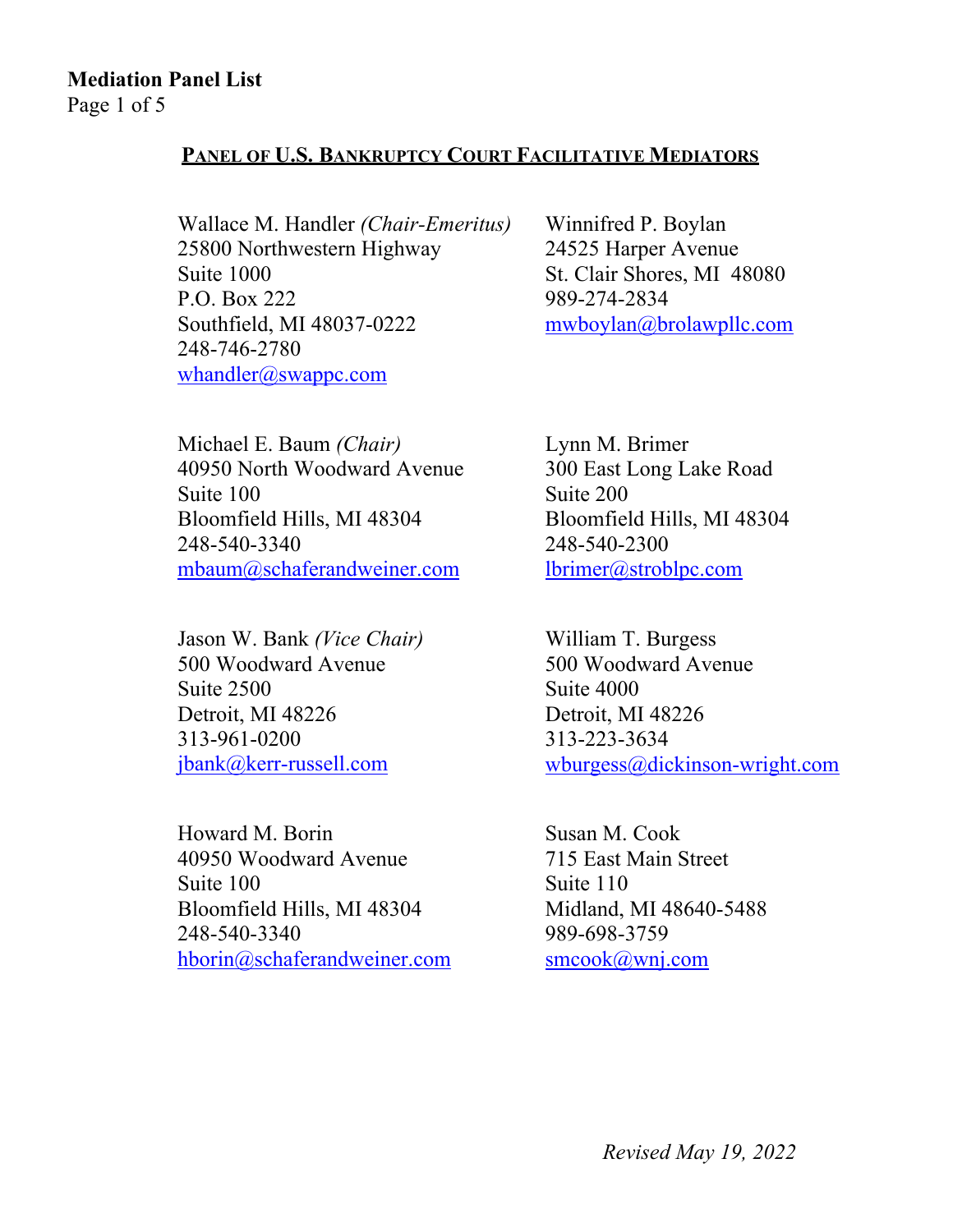## **Mediation Panel List**

Page 2 of 5

#### **PANEL OF U.S. BANKRUPTCY COURT FACILITATIVE MEDIATORS**

Dawn R. Copley 500 Woodward Avenue Suite 4000 Detroit, MI 48226 313-223-3108 dcopley@dickinsonwright.com

Ethan Dunn 220 S Main Street Suite 213 Royal Oak, MI 48067 248-246-1166 edunn@maxwelldunnlaw.com

Earle I. Erman 28400 Northwestern Highway Suite 300 Southfield, MI 48034-8348 248-208-0710 eerman@maddinhauser.com

Karen Evangelista 410 W University Suite 225 Rochester, MI 48307 248-652-7990 kevangelistalaw@gmail.com Deborah L. Fish 1001 Woodward Avenue Suite 850 Detroit, MI 48226 313-309-3171 dfish@allardfishpc.com

Rozanne M. Giunta 715 East Main Street Suite 110 Midland, MI 48640-5488 989-698-3758 mrgiunta@wnj.com

Stuart A. Gold 24901 Northwestern Highway Suite 444 Southfield, MI 48075 248-350-8220 sgold@glmpc.com

Stephen M. Gross 39533 Woodward Avenue Suite 318 Bloomfield Hills, MI 48304 248-220-1337 sgross@mcdonaldhopkins.com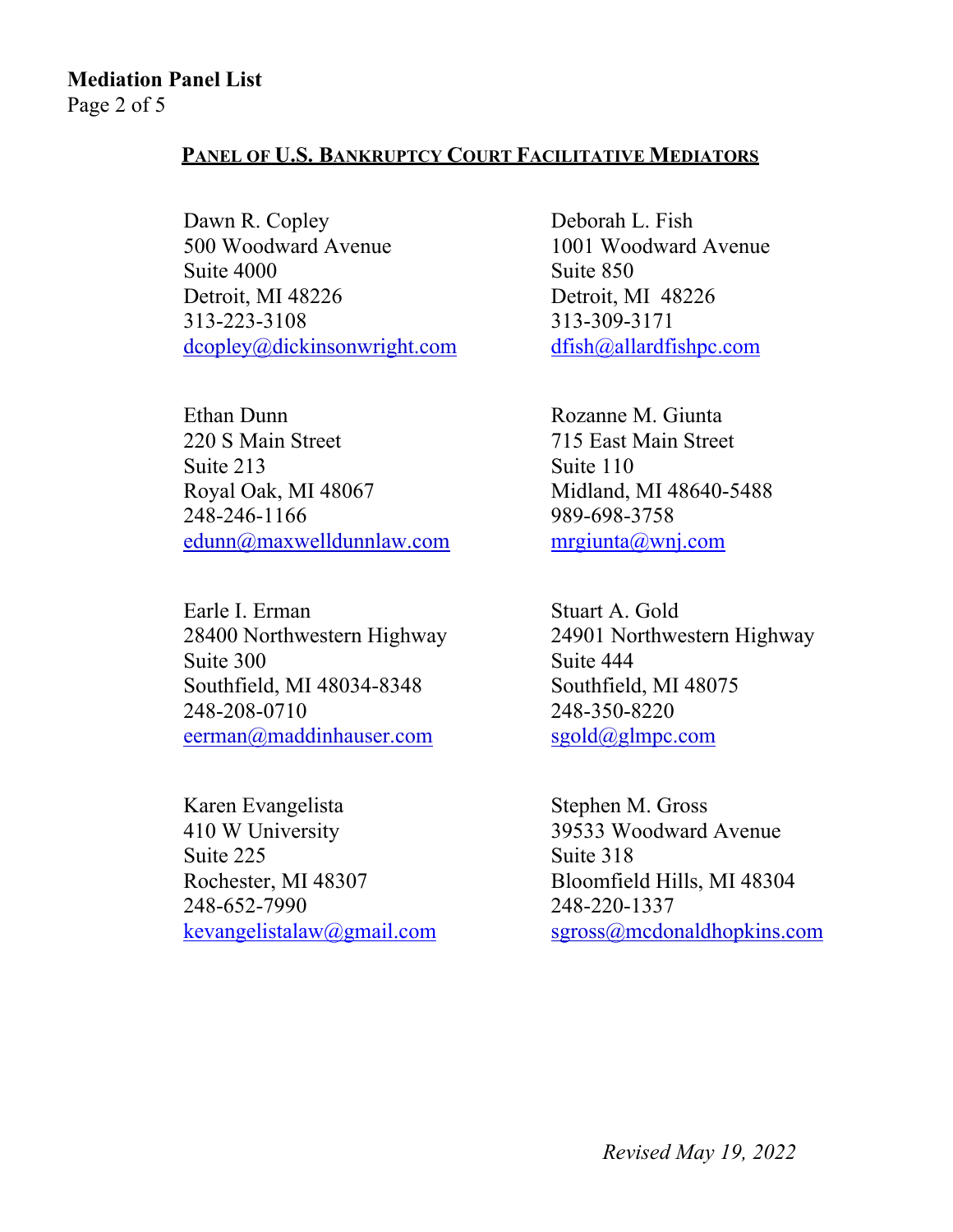#### **PANEL OF U.S. BANKRUPTCY COURT FACILITATIVE MEDIATORS**

Paul R. Hage 27777 Franklin Rd. Suite 2500 Southfield, MI 48034 248-727-1543 mphage@jaffelaw.com

Michael C. Hammer 350 South Main Street Suite 300 Ann Arbor, MI 48104 734-623-1696 mhammer@dickinsonwright.com

Steven G. Howell 500 Woodward Avenue Suite 4000 Detroit, MI 48226 313-223-3033 showell@dickinsonwright.com

Richardo I. Kilpatrick 903 North Opdyke Road Suite C Auburn Hills, MI 48326 248-377-0700 mrkilpatrick@kaalaw.com

Henry L. Knier, Jr. 900 Washington Avenue P.O. Box 219 Bay City, MI 48707- 0219 989-892-3924 hknier@smpklaw.com

Michael S. Leib LeibADR 6632 Telegraph Road Suite 293 Bloomfield Hills, MI 48301-3012 248-563-2500 michael@leibadr.com

Ralph E. McDowell 1901 Saint Antoine Street Fl 6 Ford Field Detroit, MI 48226 313-393-7592 mrmcdowell@bodmanlaw.com

Judith Greenstone Miller 27777 Franklin Road Suite 2500 Southfield, MI 48034 248-727-1429 mjmiller@jaffelaw.com

*Revised May 19, 2022*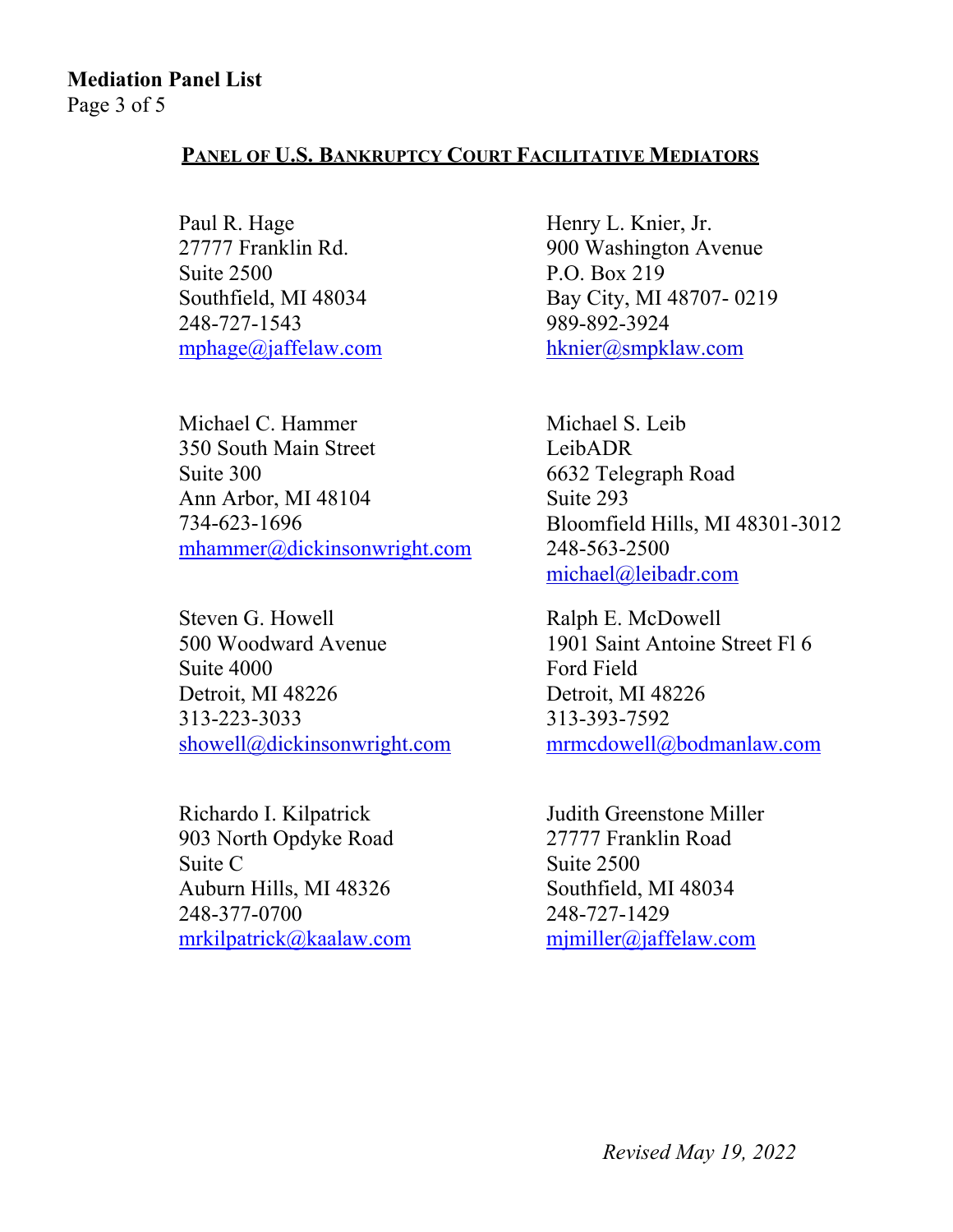### **Mediation Panel List**

Page 4 of 5

#### **PANEL OF U.S. BANKRUPTCY COURT FACILITATIVE MEDIATORS**

Chuck Mouranie 15300 Commerce Drive North Suite 200 Dearborn, MI 48120 248-767-9492 mcmouranie@edsisolutions.com

Judy A. O'Neill 239 Ridge Road Grosse Pointe Farms, MI 48236 313-618-4540 mjudyaoneill@gmail.com

Debra Beth Pevos 25800 Northwestern Highway Suite 500 Southfield, MI 48075 248-649-1900 debra@jacobweingarten.com

J. Joseph Purtell 900 Center Avenue Bay City, MI 48708 989-892-0591 jjpurtell@lpsmlaw.com Louis P. Rochkind 411 South Old Woodward Avenue Unit 710 Birmingham, MI 48009 248-302-4791 lrochkind@jaffelaw.com

Ronald L. Rose 916 Suffield Avenue Birmingham, MI 48009 248-225-5083 ronrose100@gmail.com

Karen L. Rowse-Oberle 24525 Harper Avenue St. Clair Shores, MI 48080 586-777-0770 mkrowse-oberle@brolawpllc.com

David Wm. Ruskin 26555 Evergreen Road Suite 1100 Southfield, MI 48076 248-352-5080 david.ruskin@att.net

*Revised May 19, 2022*